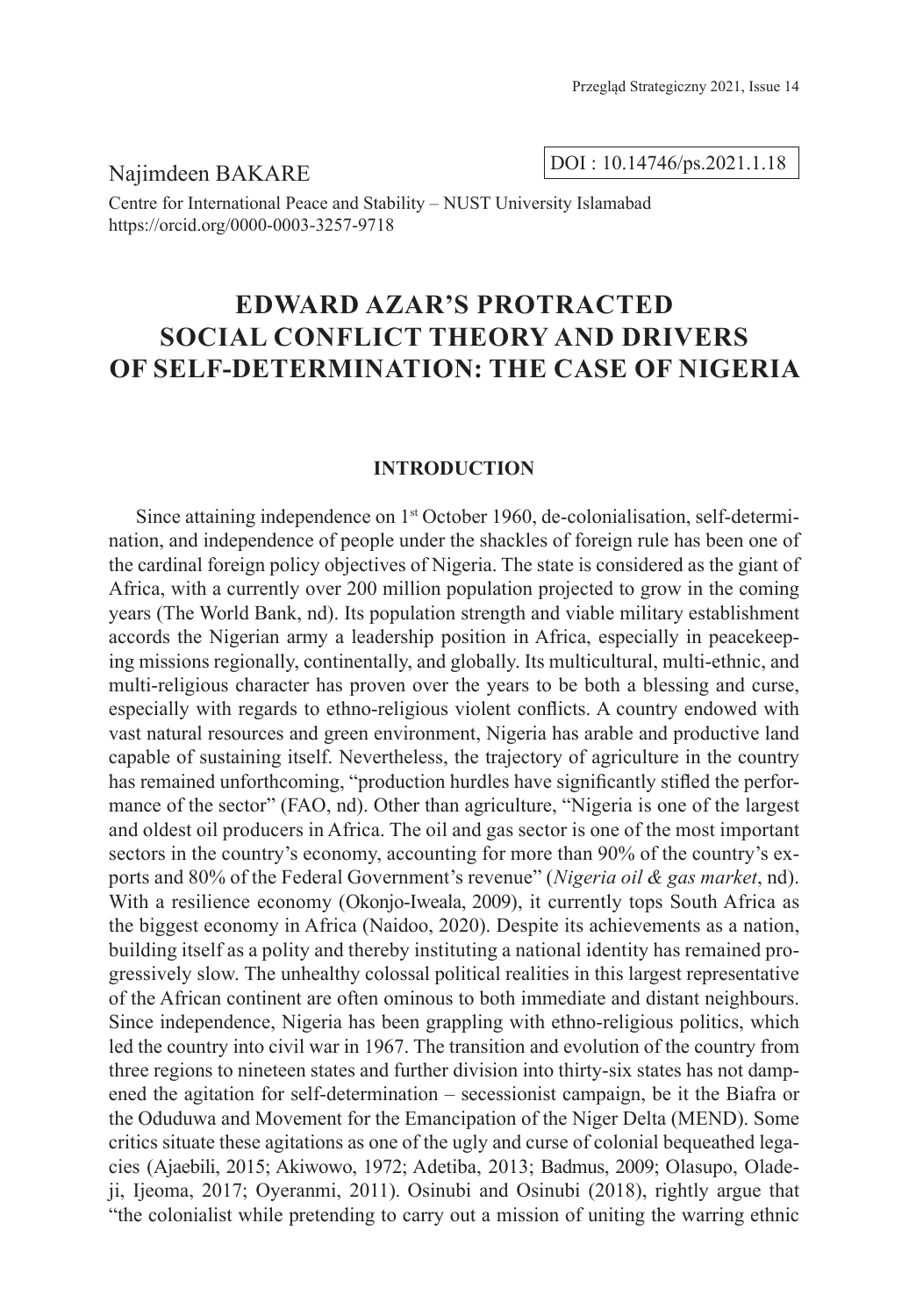groups, consciously and systematically separated the various Nigerian people thereby creating a suitable atmosphere for conflict." Interestingly, the Nigerian constitution places all ethnic groups on equal footing, but critics of the Nigerian polity argue that ethnic relations is rather characterised by both vertical and horizontal power relations. (Akinwumi, Okpeh, Je'adayibe, 2006: 608; Osinubi, Osinubi, 2018; Saliu, 2005: 9). While the three major tribes (Hausa, Yoruba, and Ibo) are technically on same horizontal plane, other tribes are at the vertical periphery. Protracted ethnic discrimination and political uncertainty in the country has further exacerbated and deepened the clamour for self-determination. The recent social unrest and developments, revolving around herdsmen and farmers across the country, encapsulates the magnitude of ethnic tension. This unrest, though not new, presents dangerous ramifications, for an upcoming general election in 2023. To place the discussion in perspective, existing literature on the subject is reviewed. Thereafter, Edward Azar's protracted social conflict theory is theoretically revisited and probed. Upon laying the theoretical underpinning, the study situates and analyses how economic deprivation, perceived and actual inequality, elite corruption, and foreign interference cross-fertilises, synthesises, and incentivises the spirit of self-determination in Nigeria. Lastly, the study argues that instead of seeking self-determination or territorial disintegration, the polity of Nigeria should historically revert to the practice of regionalism.

# **REVIEW OF LITERATURE**

In post-colonial Africa, the politics of ethno-nationalism have largely dominated the political landscape, with attendant divisive, brutish (as in the case of Rwanda and other violent civil wars,) and retrogressive impacts vis-à-vis development. The rarity of ethnic cooperation predicated on mutual distrust and lack of enthusiasm for a common purpose, has given way to ethno- and sub-nationalism and a subsequent weakening of institutions and perception of ethnic inequality (Fenske, Zurimendi, 2017; Vickers, 2001). Mwakikagile (2001) like many others, contends that the policies of the Mega States – Big Powers and Mega Corporations in Africa have added to the ethnic tensions on the continent. The selfish interest of the former either alienate the locals or becomes the reason why governments in countries like Nigeria are considered as puppets by the disenfranchised locals.

Since independence, politics and governance in Nigeria have generally been driven and punctuated by ethno- and sub-nationalism, which in turn escalates into the incessant ethnic related crises (Achimugu, Ata-Agboni, Aliyu, 2013). The protraction of religio-ethnic conflicts, and the failure to have a true national identity, situates Nigeria amongst the nations plagued by the problem of nation building. Agbiboa (2013) argues that political mobilisation along politicised ethno-religious lines and the weight of inherited colonial policies has a significant ramification on Nigeria's national unity. Driving the case further, Madueke (2019) suggests that "colonial antecedents contributed to setting in motion rivalries that have remained salient in present day politics of identity and contestations," while Osinubi and Osinubi (2018) implicate colonial project of transforming ethnic heterogeneity into homogenous "mission of uniting the warring ethnic groups,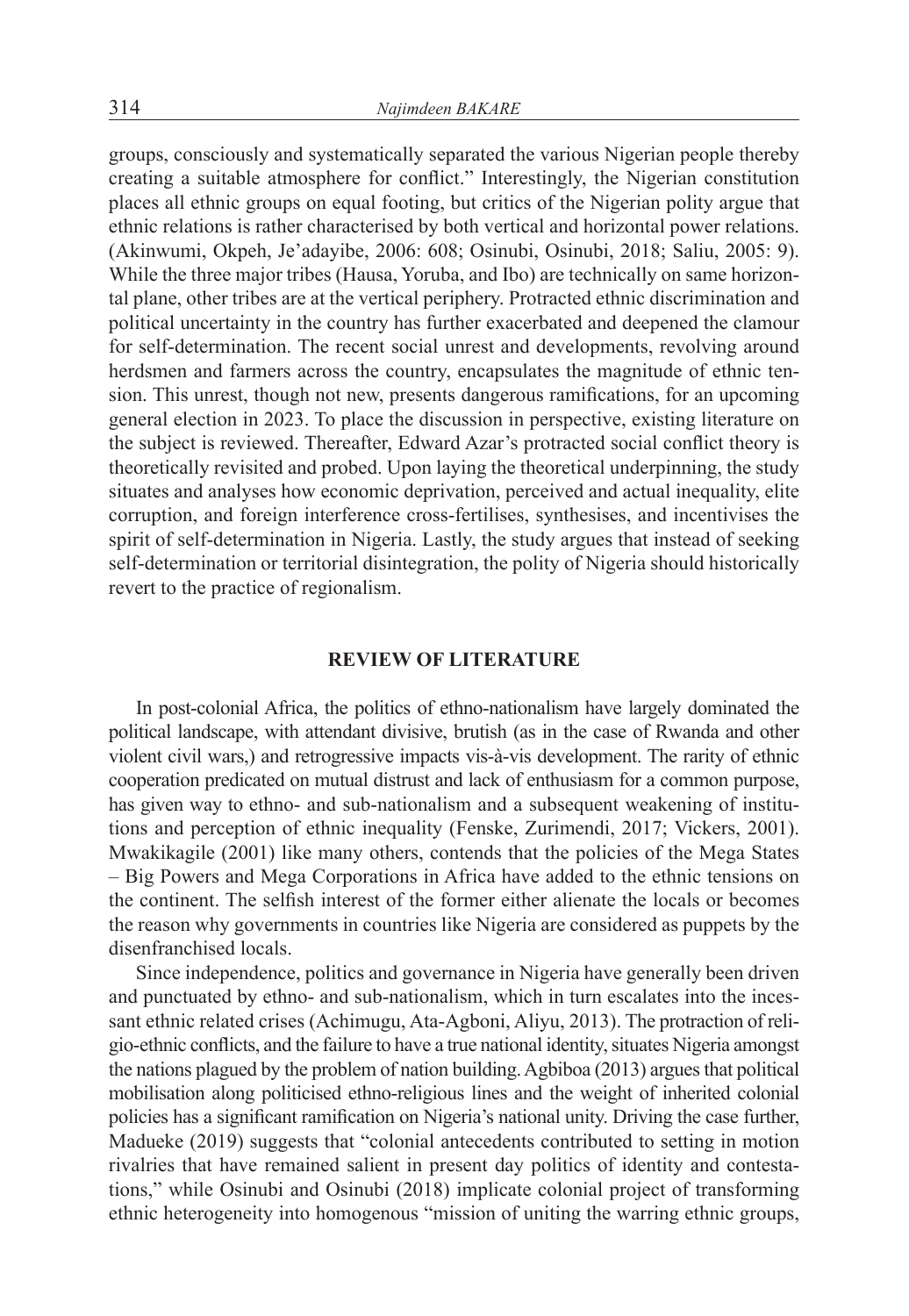consciously and systematically separated the various Nigerian people thereby creating a suitable atmosphere for conflict" – the fallout of these incessant conflicts and the mounting sense of discrimination further explains the clamour for self-determination.

In Nigeria, the lack of true federalism engenders the agitation for self-determination, as ethnic tensions get animated on perceived discrimination, unfair representation and treatment with particular reference to the distribution of national wealth (Suberu, 2001). The fragility of the Nigerian federalism does not simply undermine and fracture the building blocks of ethnic accommodation, it becomes the source of acrimonious ethnic relations, sparking (Adele, 2002: 33) political yearning that seeks an alternative to an unforthcoming federalism. For Nigeria to join the league of prosperous nations, Wani and Suwirta (2013) argue for the accommodation of ethnic heterogeneity, favourable decentralisation of power and true socio-political restructuring geared at maintaining social justice for all without any discrimination.

The Second World War marked the end of European colonialism and the revival of the principle of self-determination globally (Whelan, 1992). As a mark of disgruntlement against colonial rule, the slogan of decolonisation was punctuated by self-determination and political independence. This slogan transformed into the cornerstone of foreign policy of many African states and one of the cardinal reasons for the creation of the Organisation of African Unity (OAU) – now African Union (AU) (Addo, 1988: 183–184; Kamanu, 1974). Several years later, a second wave and demand for self-determination remerged, but unlike the previous, it was directed at local African authorities, leading to internal strife – nation against nation and civil wars. In the case of Nigeria, the vast number of literature produced on the second wave of self-determination is mostly centred on the Igbo people, the third major ethnic group in the country (Islam, 1985; Kamanu, 1974: 361; Nixon, 1972; Onuoha, 2013; Panter-Brick, 1968; Whelan, 1992: 40). The trajectory of the literature changed and an additional value was added when the Ijaw ethnic group (of the Niger Delta) seeded and demonstrated militarily their yearning for self-determination (Osaghae, 1999: 90; Welch, 1995). In recent times, the scope of self-determination and secessionism has grown and matured to include a segment of the Yoruba – the second major ethnic group, demanding for Oduduwa republic (Johnson, 2017: 96). Although Ibrahim (1999: 14) posits that the idea of Oduduwa republic stretches back to the 1980s. It stemmed from the frustration following Obafemi Awolowo's defeat during the 1983 election and that frustration remerged on the annulment of the 1993 elections, which was generally believed to have been won by Moshood Abiola (a Yoruba). Ibrahim's argument is augmented by Osaghae (1999: 90) who claimed that "on account of Northern domination" the idea of Oduduwa Republic remains alive.

# **THEORETICAL CONSIDERATION: EDWARD AZAR'S PROTRACTED SOCIAL CONFLICT THEORY**

Edward Azar's work remains one of the best approaches that changed the way conflict is understood and analysed. His ability to diagnose conflict as a phenomenon outside and beyond the conventional interstate wars further illuminates our understanding of 'deep-rooted conflicts' (Burton, 1987), 'intractable conflicts' (Kriesberg,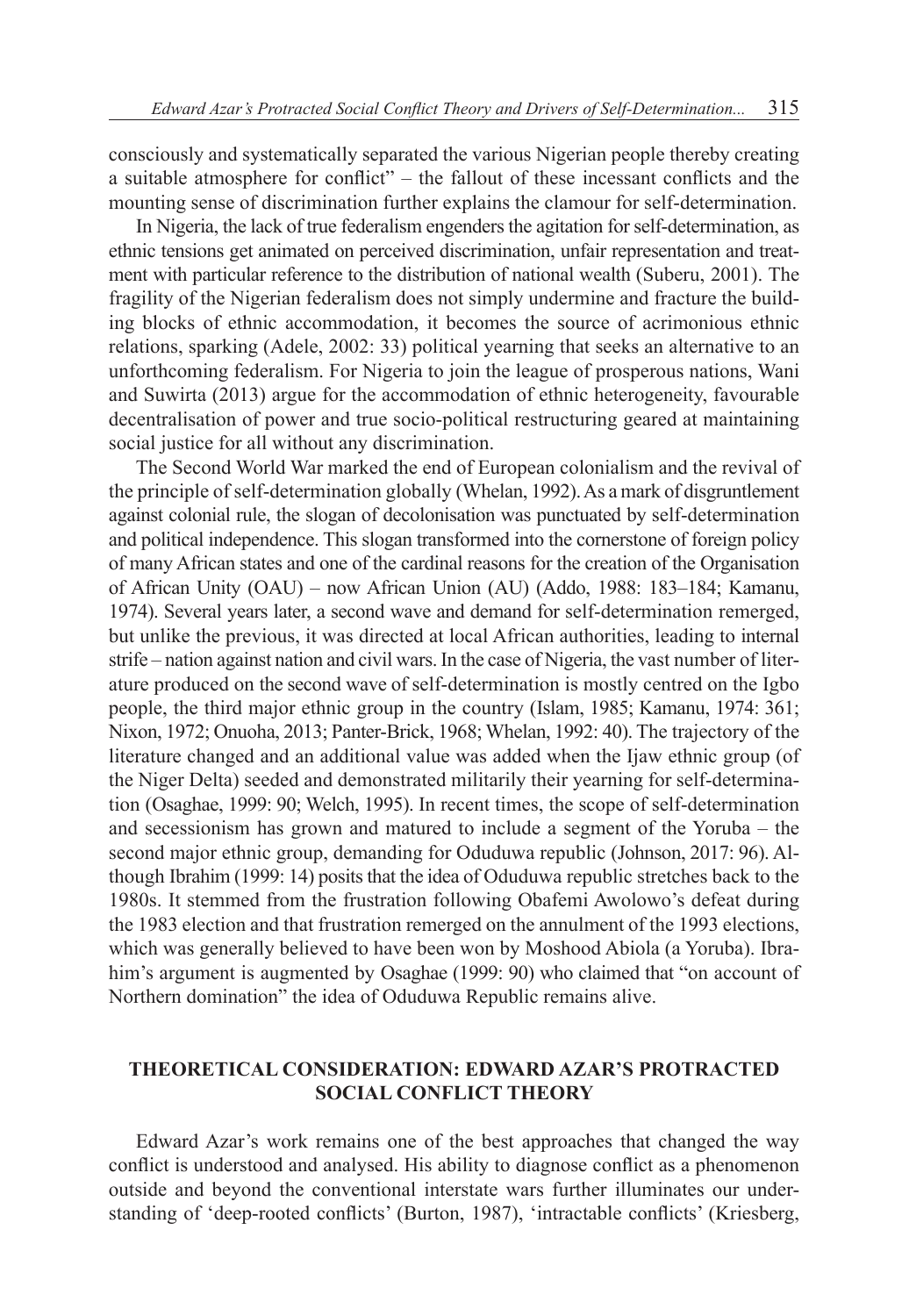Northrup, Thorson, 1989) and protracted social conflict. Azar's conceptual exposition radically generates a powerful intellectual discourse that calls for the revision of prevailing Clausewitzean idea of war (Ramsbotham, 2005: 111), which situates war as an extension and attendant exhaustion of diplomacy amongst states. Though Azar challenged the overemphasis of interstate war and the proclivity to ignore 'covert, latent or non-violent conflict', nevertheless, his argument does not preclude the role of the state, either to 'satisfy or frustrate basic communal needs, thus preventing or promoting conflict (Azar, 1990: 10–12). Azar's contribution to the dynamics of violent conflict exposes the conceptual lacunae, in which the "termination of violent acts is often equated with the state of peace" (Miall, Ramsbotham, Woodhouse, 2000: 94–95). Contextually, 'protracted social conflict' (PSC) is different in nature and scope, because it is within rather than between states. Theoretically, it is centred on four clusters of variables which are the preconditions not just for their intractability and protraction, but also their transformation to high level of intensity.

Firstly, the first unit of analysis of PSC is its "'communal content' characterised by identity group – racial, religious, ethnic, cultural, and others" (Azar, 1986: 62). The core problem of most conflicts in post-colonial societies is explicable in many ways, but Azar believes they all hinge on the "disarticulation between the state and society as a whole" (Azar, 1990: 7), an imbalance relationship characterised by incompatibility of goals (Galtung, 2009) not just amongst group with dissimilar identities, but also between state and society. According to Azar, the 'disarticulation' owe much to the bequeathed colonial legacy that enables discrimination, wherein state machinery is "dominated by a single communal group or a coalition of a few communal groups that are unresponsive to the needs of other groups in the society' which 'strains the social fabric and eventually breeds fragmentation and protracted social conflict" (Miall, Ramsbotham, Woodhouse, 2000: 95).

Secondly, relative deprivation is one of the derivatives of sociological concepts (Gurney, Tierney, 1982), which suggest the "feeling of being disadvantaged" or "perceived discrepancy between personal status and the status of some relevant other(s)" (Schulze, Krätschmer-Hahn, 2014), or "the judgment that one is worse off compared to some standard accompanied by feelings of anger and resentment" (Smith, Pettigrew, Pippin, Bialosiewicz, 2012). Following the sociological intellectual tradition, Azar argues that the failure to address both 'perceived and actual' deprivation generates both conflict habit and behaviour – "Grievances resulting from need deprivation are usually expressed collectively. Failure to redress these grievances by the authority cultivates a niche for a protracted social conflict" (Azar, 1990: 9). Azar associates these grievances to the deprivation of immutable rights and needs (security needs, development needs, political access needs, and identity needs) which are ontological and non-negotiable. For Azar, an individual or group sensitivity towards these needs means secured development, and therefore "protracted conflict leads one to conclude that peace is development in the broadest sense of the term" (Azar, 1986: 69).

Thirdly, governance quality is the next unit of analysis in Azar estimation. For him, it is critical in the satisfaction or frustration of individual and identity group. The dearth of quality governance portends PSC, as "Most states which experience protracted social conflict tend to be characterised by incompetent, parochial, fragile, and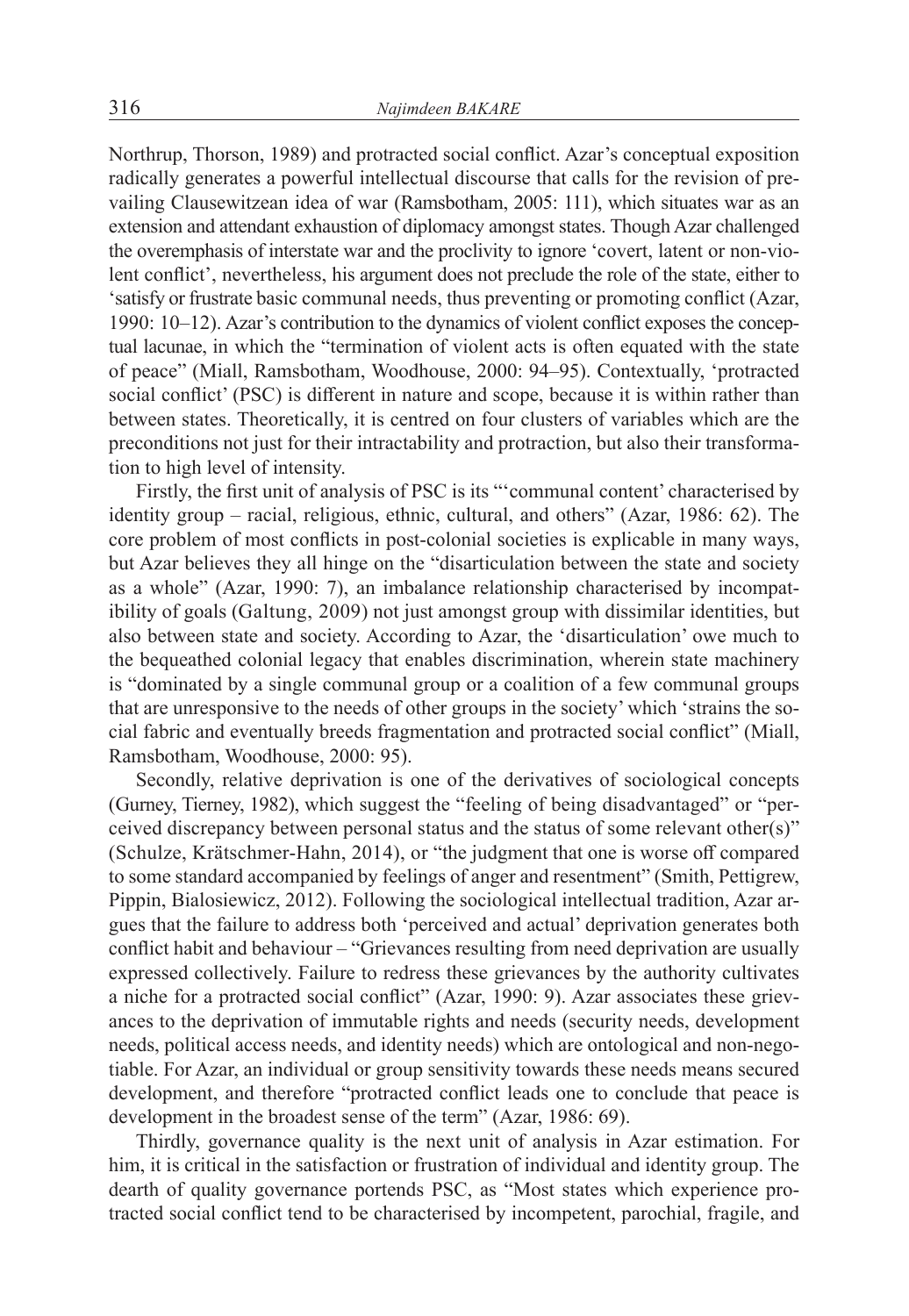authoritarian governments that fail to satisfy basic human needs" (Azar, 1990: 10–11). Interestingly, Azar further argues that in societies grappling with good governance, rapid population, and restricted 'political authority' – 'authority 'tends to be monopolized by the dominant identity group or a coalition of hegemonic groups' who see other member of the society as unequal. This disparate treatment does not merely translate into exclusion, it also becomes the limiting of access (to opportunities) of the 'other' or 'group', which eventually precipitates the 'crisis of legitimacy', an important variable (recipe) for protracted social conflict.

Fourthly, in Azar's estimation, 'international linkage' is an important variable which factors political-economic relations and underscores structural dependency within the international economic system. Like many other analysts of world system and postcolonial structures and institutions, Azar also avows that the "formation of domestic social and political institutions and their impact on the role of the state are greatly influenced by the patterns of linkage within the international system" (Azar, 1990: 11).

## **An evaluation of Agitation for Self-Determination in the light of PSC**

Since independence, the agitations for self-determination and the associated political unrest have been central to the resilience of the Nigerian polity. As the most populous African nation, Nigeria has been struggling to resolve the question of communal identity and keep together its multitude of communal group. The forceful marriage of the multiple identities by and for colonial expediency remains one of the post-colonial dilemmas for this oil rich state. While successive discussion offers a critical evaluation of recent self-determination agitation in Nigeria in the light of Azar's analysis of protracted social conflict, scholars have made scholarly venture to use same theoretical lens in dissecting the Nigeria's Niger-Delta Protracted Conflict (Adeosun, 2020) and how same theory best explains the ongoing social conflicts in Nigeria (Sango, 2009).

## **Communal Content**

Other than its sociological and historical root, the construct of an identity makes way for cognitive positioning and an affiliation to a particular group, a niche in the larger social and political environment. Azar argues that a defining element of 'new form' of conflicts, outside the realm of traditional – interstate wars, is the communal content. While the latter is characterised by self-conceited image, pride, and prestige of a country within the comity of nations, and the fight over geographical spaces, the new form of conflicts and the consequent implications hinge on primordial forces and sentiments. In new form of conflicts, group identity – racial, religious, ethnic, cultural, and others, are particularly instructive and instrumental. Additionally, the identity factor becomes more imminent amidst a "disarticulation between the state and society as a whole" (Azar, 1990: 7). Similar to the traditional conflict, where states are perpetually struggling to maximise power and attain respect, it is equally true in the new form of conflict, as self-respect of ethnic group and the protection of communal identity are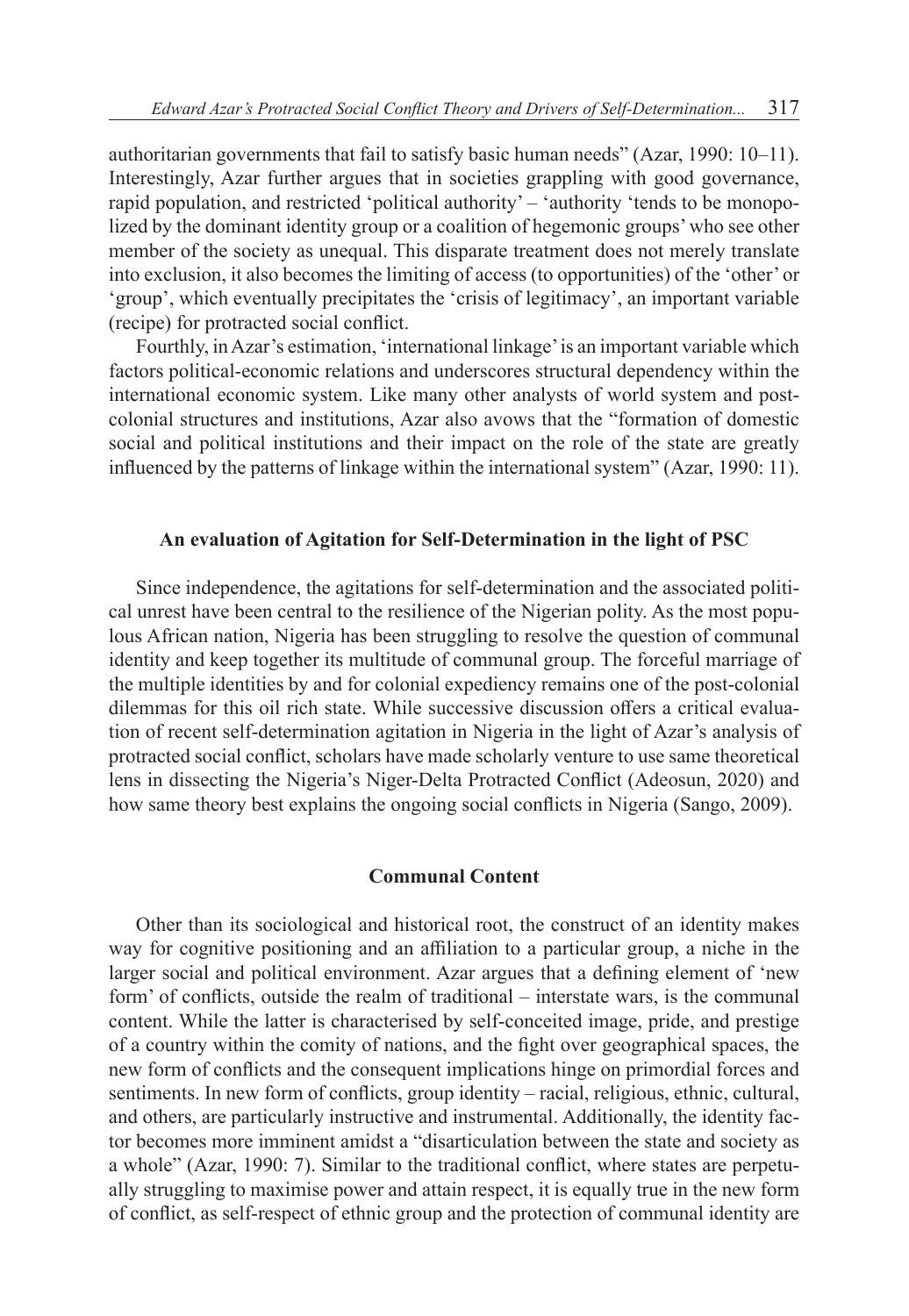the unassailable priority. In today's Nigeria, ethno-nationalism is increasingly overriding supra-nationalism, due to host of reasons (Badmus, 2009; Gilbert, 2013; Olasupo, Oladeji, Ijeoma, 2017; Uduma, 2013). The identity crisis explicates the first experience of Nigerian civil war in 1967. Most recently, the increasing breakdown of law and order and the controversial herdsmen saga, has become a major internal security concern in Nigeria (Ajala, 2020; Olaniyan, Yahaya, 2016). The absence of a concerted and pragmatic response by the federal government to address the issue (Ujumadu, Agbo, 2021), particularly as it involves cattle rearers, who are ethnically Fulani, sends an unresponsive signal and engenders a swift conclusion of state partiality and insensitivity towards the affected victims in the Southwest of the country (Ajadi, 2021; BBC, 2021; Oyeleke, 2021). The herdsmen crisis has renewed the call for self-determination (Amaize, Ahon, Olayemi, 2020; Olumide, 2020; Ujumadu, Agbo, 2021) amongst those who clamour for legitimate self-defense and protection of their communal ethos through an autonomous status. The herdsmen crisis underpins Azar's argument that in post-colonial multi-communal societies, the states do not only act unresponsive to the pressing needs of the people, but it is equally "dominated by a single communal group or a coalition of a few communal groups that are unresponsive to the needs of other groups in the society which strains the social fabric and eventually breeds fragmentation and protracted social conflict" (Miall, Ramsbotham, Woodhouse, 2000: 95). There is no paucity of literature on the intersection of colonialism and ethnic conflict in post-colonial societies like Nigeria. Amongst other reasons, ethnic conflict has been largely associated with the unholy colonial wedlock, which clubbed multiple identities as one. Critics of this political union consider it as a major source of animosity and acrimonious relations amongst ethnic groups (Adetiba, 2013; Badmus, 2009; Blanton, Mason, Athow, 2001; Oyeranmi, 2011; Osinubi, Osinubi, 2018). Therefore the state of affairs in most African societies and particularly in Nigeria typifies colonial legacy and the unfinished controversial business of north and south amalgamation.

#### **Deprivation of communal needs**

In a country where regions (collection of states) are potential food baskets and endowed with resources worthy of being autonomous, the issue of basic deprivation should not be a subject for debate. Buttressing Maslow's hierarchy of needs – physiological, safety-security, belongingness, esteem, and self-actualization (Taormina, Gao, 2013), Azar argues that when deprivation of human needs, i.e. security needs, development needs, political access needs and identity needs (cultural and religious expression) becomes too imminent and beyond the threshold of endurance, perseverance, and forbearance, it resultantly provokes grievances which is an underlying source of PSC (Miall, Ramsbotham, Woodhouse, 2000: 96). In his own words, "Grievances resulting from need deprivation are usually expressed collectively. Failure to redress these grievances by the authority cultivates a niche for a protracted social conflict" (Azar, 1990: 9). In the case of Nigeria, the deprivation of above described needs can be dissected on two fronts.

One, it is one of the major driving reasons for self-determination, inspired by the feeling of ethnic subjugation and marginalisation (Achimugu, Ata-Agboni, Aliyu,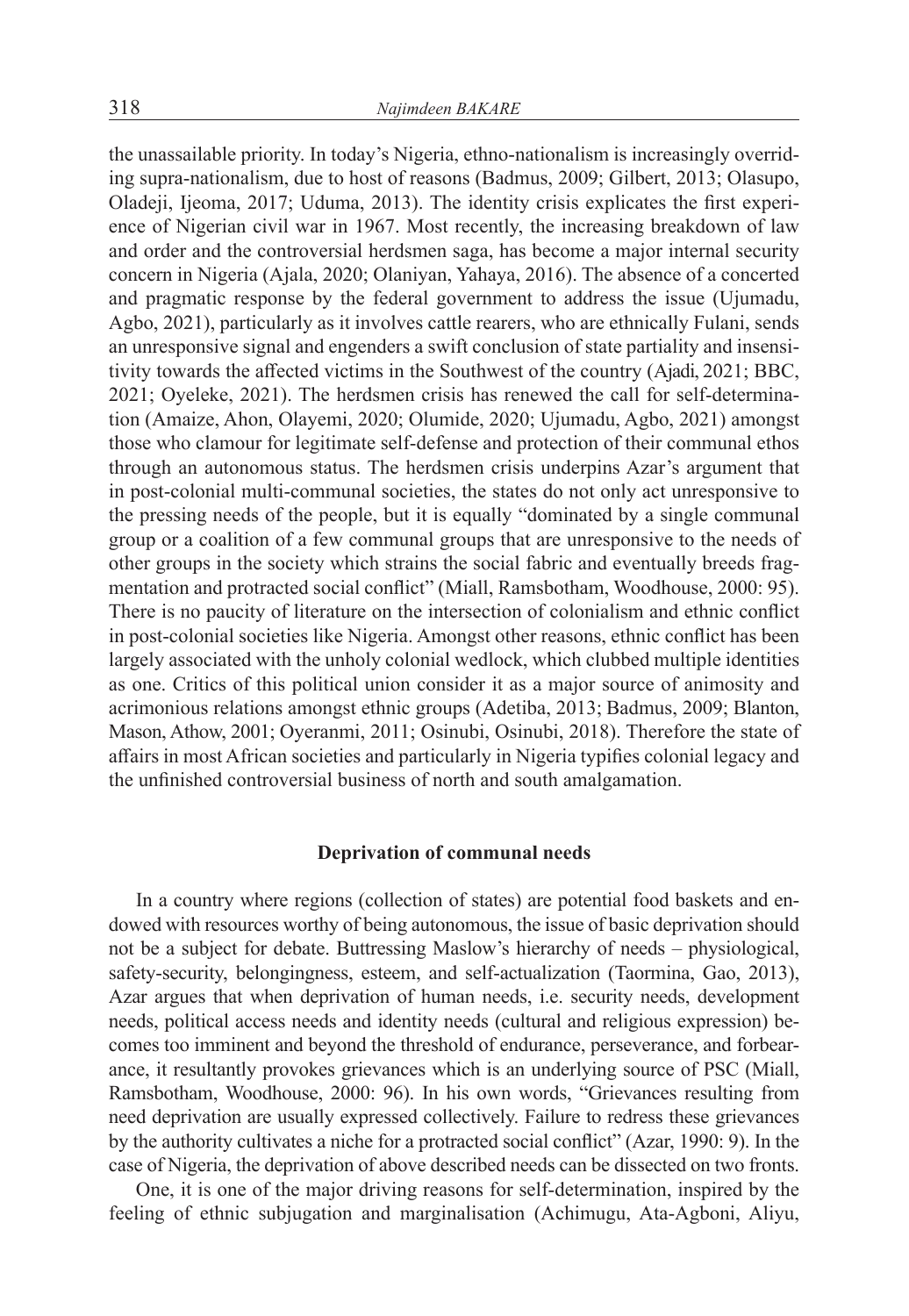2013: 55; Orji, 2001; Osaghae, 1996). One common narrative in Nigeria is that, at the expense of other ethnic groups, a particular ethnic group rules and dominates, while others are underrepresented at the national front, in terms of sharing and allocation of power and national resources (Anugwom, 2000; Mustapha, 2005: 10). This narrative and perception has proven disruptive for a healthy and smooth drive towards democracy, where every constituent part of the polity is treated equitably just. Even when successive governments tend to be represented as composition of all 'ethnicities' still the state institutions are considered the tools of exploitation in the hand of the north (frustrating basic communal needs), sowing the seeds of conflict, and furnishing a cogent reason for self-determination.

Two, deprivation of communal needs can be provocative and offensive to cultural sensibility, particularly when the sense of ethnic superiority is socially constructed and rooted in history and cultural heritage. The indelible history of Nigeria underlines the volatility of such deprivation, especially when shrouded in cultural and religious expressions. Additionally, these needs are ontological and non-negotiable so that, if conflict comes, it is likely to be intense, vicious, and irrational as demonstrated by the civil war in 1967 and other ethnic disturbances that have rampaged the country over the course of its existence. Badmus (2009) rightly posits "conflict are function of social frustration of the disadvantaged ethnic groups arising from failed expectations of government to deliver their basic socio-economic needs." In today's Nigeria, self-determination is discussed as an antidote to remedy the deprivation of communal needs and a prudent approach towards granting political autonomy to ethnic minorities or any aggrieved group and most importantly, a safe passage that could shield the country from the verge of another unwarranted civil war, with regional and global implications. It is also considered as an instrument of righting the wrong of the past and as a political structure, "which allows each ethnic-nationality some latitude of selfrule/governance" (Olasupo, Oladeji, Ijeoma, 2017: 261).

#### **Governance Quality and State**

For some Nigerians, the commonwealth of Nigeria is a failure, not as a failed state, but because the state is lax in its responsibility to safeguard the social contract between the individual and the society, between the society and the state, and between the constituent states and the central government. Individual and group's expectations from the state is increasingly dwindling, a growing fracture of state – people social contract (Folarin, 2020; Guardian, 2020). Critics of the country argue that the country is experiencing freewheel trajectory course, most especially amidst the mounting law and order dislocation and the attendant developmental deficit (Aljazeera, 2020; Campbell, 2020; Hendrix, 2016; Husted, Blanchard, 2020; Lawan 2011). Under the Nigerian constitution, the state is entrusted with the immutable responsibility to create and facilitate an enabling tranquil climate for socio-economic development and enhancement of the citizens. When such constitutional responsibility ceases to be a manifest reality, it precipitates the crisis of legitimacy (Azar, 1990) and stimulates frustration and disgruntlement. The dearth of good governance (sense of responsibility, account-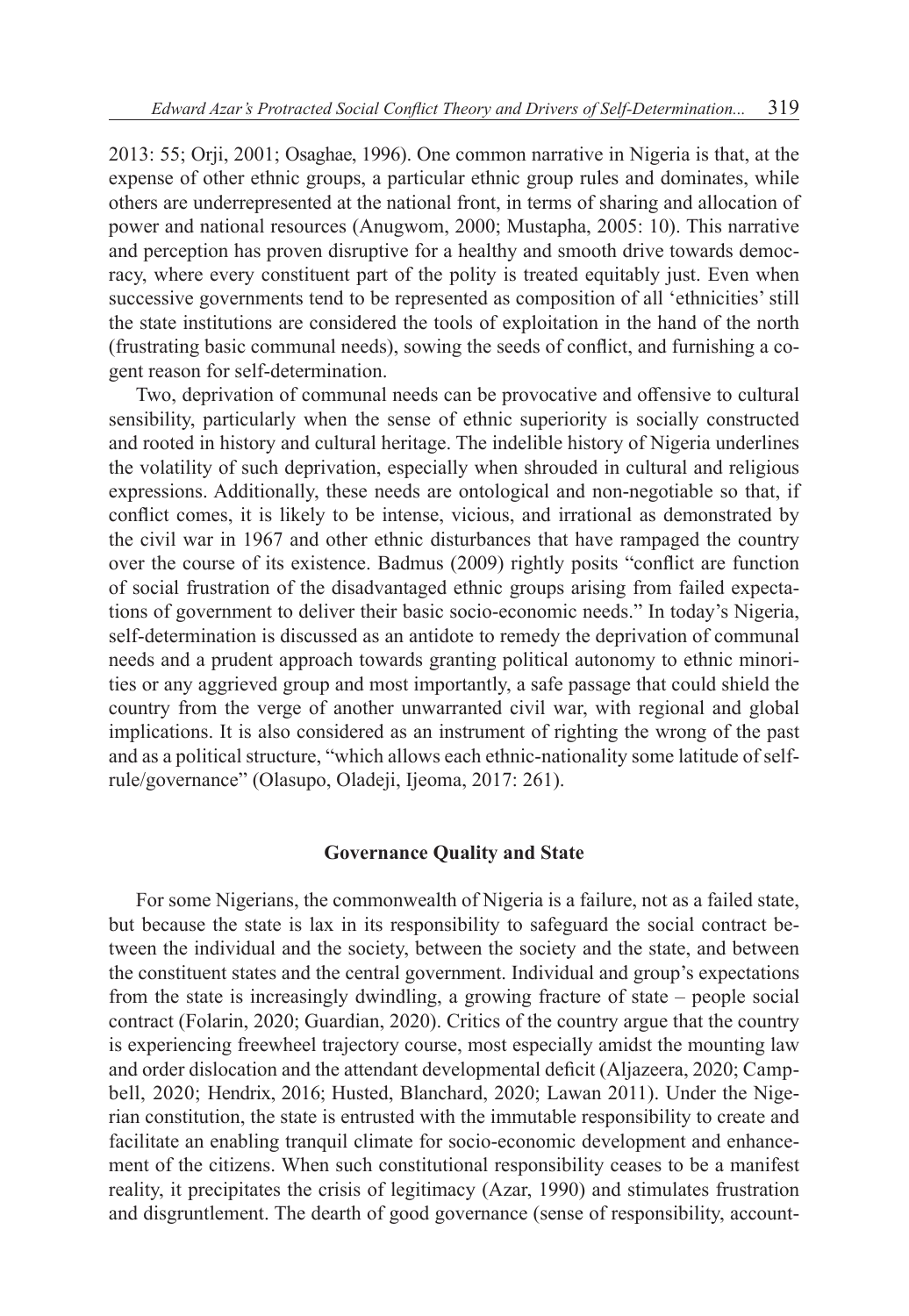ability and transparent) is staggering and increasingly drawing the country to the tipping point of disintegration, as elucidated by the loud drum of self-determination and regional autonomy by the aggrieved ethnic group (Aro, Ani, 2017; Ayoade, 2018; Human Rights Watch, 2003; Onuoha, 2013; Welch, 1995). Since the return of democracy on 29 May, 1999, the country has been working to sustain its democratic dispensation. In the background of its democratic climate, it is hard to label Nigeria as an authoritarian state, yet the character of successive governments underscores Azar's estimation of "authoritarian governments that fail to satisfy basic human need" (Azar, 1990: 10–11). By Azar's estimation, good governance requires the dispensation of equitable justice and the treatment of all members of the political community as legally equal. Conversely, the unfolding reality in Nigeria drives the spirit of self-determination, premised on the argument that they have long been deprived of legal equality and benefit. According to Azar, the monopoly of the dominant identity group or a coalition of 'hegemonic groups' often exacerbate the precarious situation. In the case of Nigeria, the Hausa-Fulani (northern elites) is mostly singled out as the 'dominant or hegemonic group identity', which use the state to maximize their interests at the expense of others. It is however imperative to say that the symbol of oppression and domination transcends this group. The oppression and corruption of the ruling elites – an amalgam of varied identities, who are the true dominant group has contributed largely to the sense of exclusion nurtured by the generality of Nigerians. Although Azar focused on the developing nations, particularly those characterised by 'rapid population growth and limited resource base', in the case of Nigeria, the former is true, but the latter is rather resource curse. Nigeria is one of the most naturally endowed countries in terms of natural resources, an oil rich nation, where poverty is sadly the reflection and dividends of its oil economy.

Governance in larger context involves the responsiveness of the rulers towards the plight of the citizens. In Nigeria, the degree of inequality and the attendant poverty, drives the conclusion that the ruling elites are merely undisturbed by people's lot and are rather satiated in the 'the misuse of public power for private gain' – corruption. Analysing the root of elite corruption in Nigeria, Osoba (1996: 371) argues that it has always been the "principal means of private accumulation during the decolonisation period" and became endemic in post-independence Nigeria (Ojukwu, Shopeju, 2010). While there is an international narrative on Nigeria's overt corruption, Mustapha (2010) conceptually explores the 'unofficial corruption of the state' – a way of life which successive 'governments neither wish to, nor can, control' (Osoba 1996: 371; ), as there is a 'combination of intra-elite rancour and political intrigue' which poses gravest threats to anti-corruption campaigns (Adebanwi, Obadare, 2011). Buttressing the latter, Abu and Staniewski (2019) opine "corruption and its determinants (economic development, political rights, military expenditure, rents, civil liberties and openness) have a long-run relationship." Invariably, corruption as an endemic disorder in the Nigerian system explains the awful yet perpetual assessments of the country by international NGO (Campbell, 2020). Concomitantly, corruption has played significant role in the increasing gulf of inequality and the uneven distribution of national wealth, which further underscores bad governance. All of these anomalies cross-fertilise, synthesise, and incentivise the spirit of self-determination, particularly amongst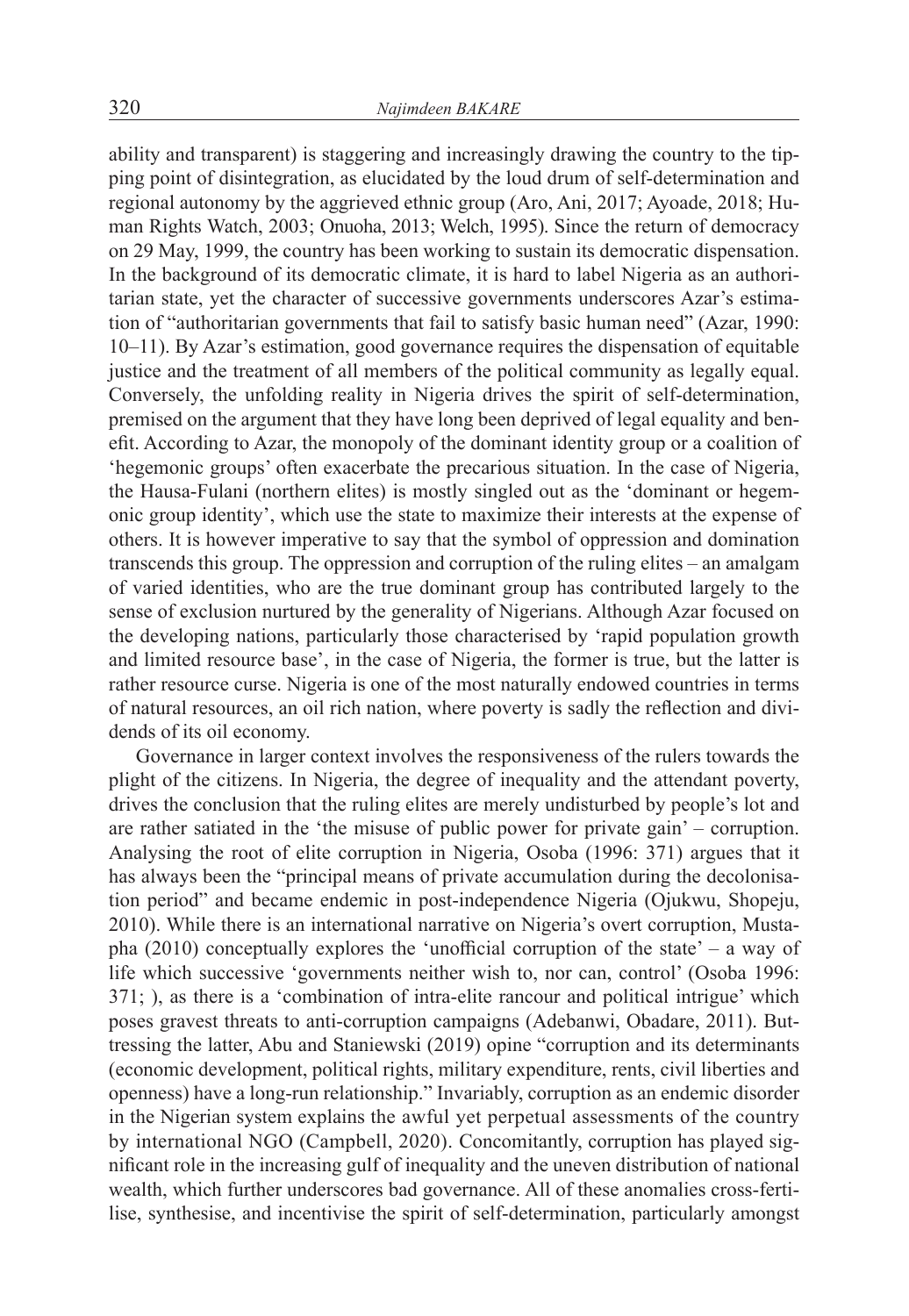those who believe they can better govern themselves and optimally use their natural resources without the dictate and dominance of the central government, purportedly under the control of the Hausa-Fulani.

Hence, the laxity in governance is not simply a recipe for PSCs, but a catalyst for self-determination. Whereas the future of Nigeria fundamentally rests on communal responsibility of the constituent parts, access to and satisfaction of basic human needs, on the contrary, the ground realities speak loudly different. To safe the country from disintegration, the dominant elite and group has never ceased to downplay the potential success of self-determination. Amidst a growing mistrust and wariness of Nigeria's federalism, the federal character and constitution is often employed to undermine the agitation of self – determination. In certain estimation, the Nigerian federalism is an overdue relic of independence, requiring both honest and conscious political reengineering. The laxity of federalism lends support to the argument that federalism undermines and impairs the growth of states – similar to the laudable achievements of the regions before independence. To this end, certain section of the country that is frustrated and disdainful of the system, vehemently see restructuring  $-$  i.e., self-determination, along ethnic and regional line as the most plausible way to anchor the country further. A long reminiscence of the 1950s generates the debate that being separated regionwise, will improve good governance, accord regional governments ability to serve their kinsmen closely, address 'individual and identity group needs' much better than a federal government.

## **CONCLUSION**

Over the course of many years, Nigerians have endured economic deprivation, inequality, stagnant development, elite corruption, and perceived ethnic discrimination and marginalisation of varying degree. These anomalies are not just preconditions and incentives for protracted social conflict as asserted by Azar, they are also the underlying reasons for self-determination agitation. Despite the protraction and cross-fertilisation of these socio-political and economic challenges; the resultant selfdetermination cannot be broadly interlocked with structural, institutional, and vertical inequality, it is rather horizontal (Archibong, 2018; Jayaraj, 2006; Ukiwo, 2008). From a group-level analysis, inequality has become endemic to the Nigerian polity, all due to the monopoly, exploitation of state's institutions and resources by few elites, operating like political mafias and running state towards an end of cronyism. The outcome is corruption and cronyism implicate the elites, whose self-centred way of live endangers the masses. Corruption and inequality are directly proportional in Nigeria. More often than not, the case of inequality and marginalisation, and the resultant self-determination is erroneous placed on the Hausa-Fulani ethnic group. Such accusation is an overblown faulty assertion. Even when few Hausa-Fulani enjoys maximum power and access to resources, the generality of same tribe are mostly the deprived, struggling with poverty.

Meanwhile, it is seemingly hard to convince most Nigerians that the country is on the right political and economic trajectory. The level of human capital flight, espe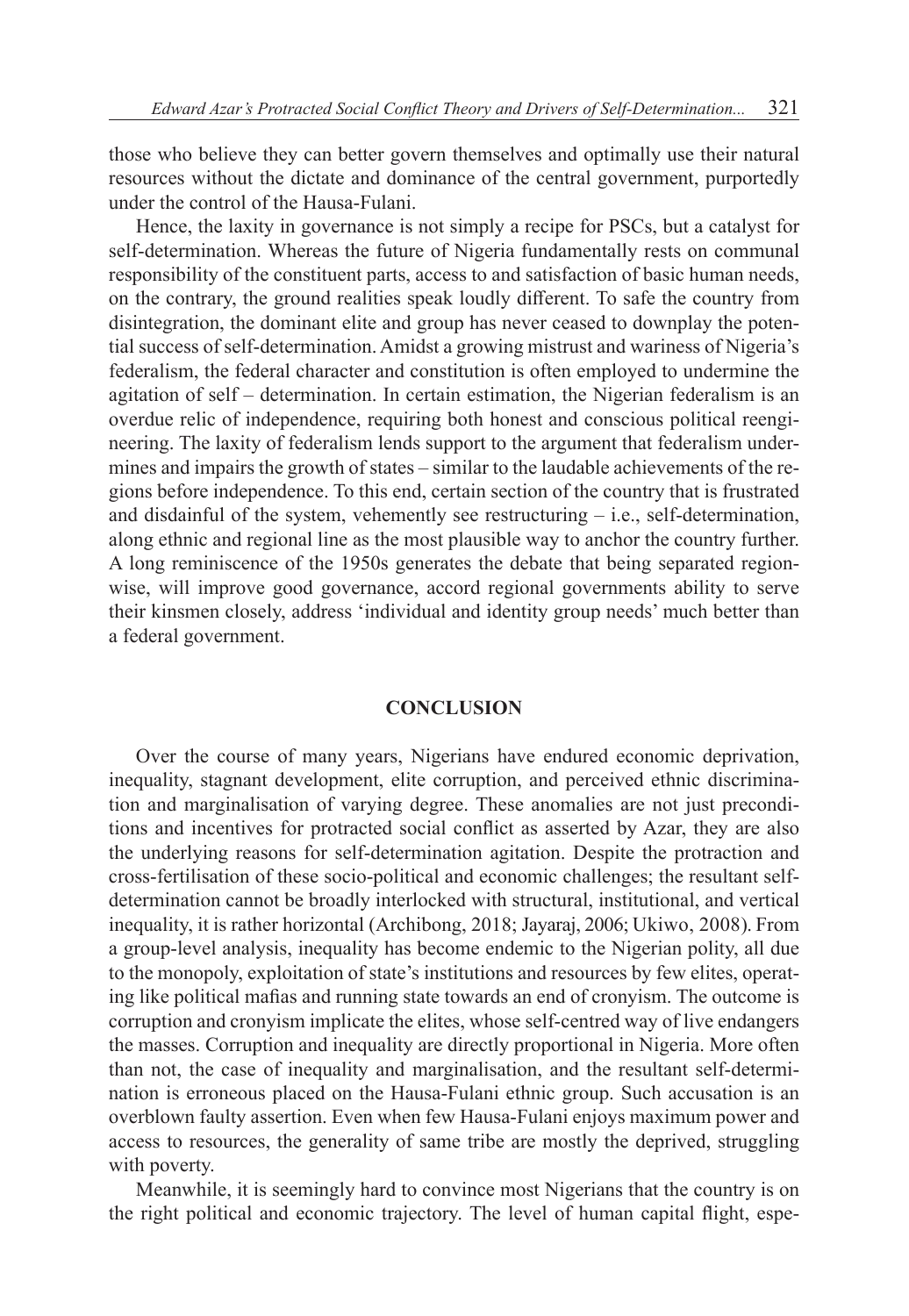cially of the youth, the search for greener pasture in Europe and the troubling death count on the Mediterranean Sea, the mounting socio-economic deprivation, perceived structural inequality, elite corruption, ethno-religious conflicts and the larger internal and external insecurity are probably factors upon which some might be pressed to dub Nigeria as a failed state. Since 1967 when the country experienced a civil war, it has survived and demonstrated resilience in the face of countless socio-political and economic trials. The recent herdsmen saga and proliferation of insecurity has played significant role is galvanising the demand for self-determination and territorial disintegration. However, the cost of disintegration will transcend the boundaries and capacity of Nigeria, there is no doubt of the regional and international ramifications.

Firstly, being the most populous country in West Africa and the entire continent of Africa, the entire continent, even countries across the Atlantic will be affected by the slightest volatile political unrest in Nigeria, most especially if it becomes protracted. In addition to the enduring internal displacement which an eventual disintegration will cause, its huge population will constitute a colossal nuisance along regional, continental, and international borders.

Secondly, being a major oil exporter (and importer) the disruption of the oil supply in Nigeria will certainly be impactful on global oil price, the same manner Ivory Coast electoral turmoil hiked the prices of cocoa globally (Hawkes, 2010). The event of a civil unrest – war geared at multiple self-determinations could turn a relatively peaceful Nigeria into yet another troubled spot. Because of its ethnic complexity and religio-political sentimentality, disintegration of Nigeria will unquestionably be costly. Besides exacerbating the already insecurity in the country, it will compound the menace of Boko Haram and jeopardise whatever accomplishment is made by the regional military coalition against the extremist group.

Thirdly, to stabilise and normalise the 'new created regions' will engulf serious political capital and acumen. It might take ten of years, if not more to achieve, therefore the regions could be vulnerable to political turmoil, uncertainty, and protracted economic challenges. This will be more challenging when the same crop of elites rule over the 'new created regions'.

Fourthly, even as the tidal wave of self-determination gathers momentum, Nigeria as it is, remains an interconnected polity. People to people contact, interethnic relations, and interstate socio-economic intercourse have long been a tradition. The idea of a separation will merely destroy the long laboured interethnic rapport and whatever can be considered as the sense of being a Nigerian.

Fifthly, without a congenial, connected, and progressive regionalism, the separate regions will suffer for smooth connectivity. For instance, complication in cross-regional border management and mobility. This will further complicate food shortage and interregional mobility.

Sixthly, rather than chanting the slogan of self-determination, the Nigerian polity should revert to the practice of congenial, connected, and progressive regionalism, a genuine federalism that characterised the very foundation of Nigeria – years before and after independence. Nigeria as a country needs a political reawakening geared at reproducing the semblance and ingenuity of Sir Ahmadu Ibrahim Bello, Sardauna of Sokoto, Chief Obafemi Awolowo and Nnamdi Azikiwe. The creativity of these politi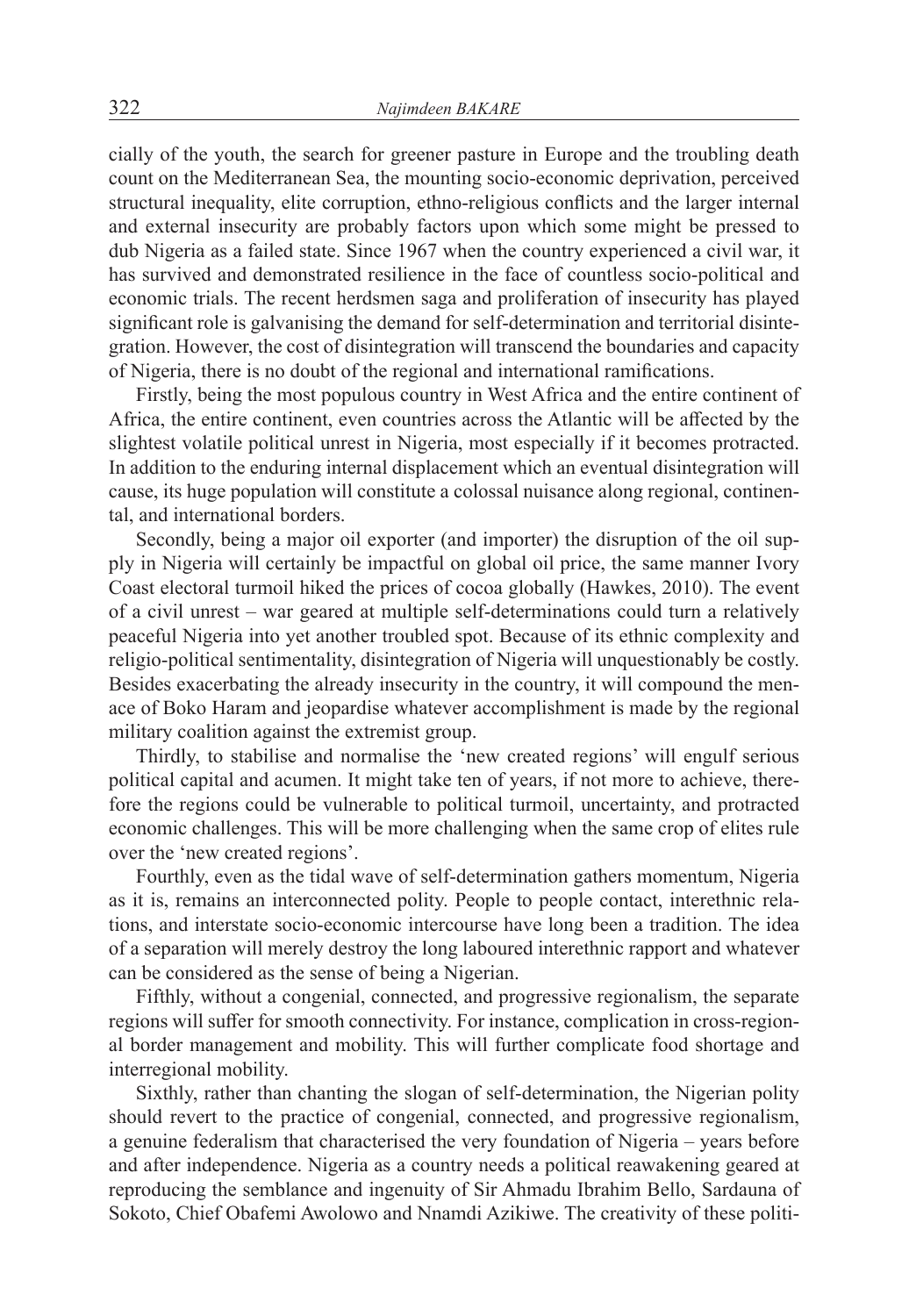cal geniuses produced indelible landmarks that even present and future Nigeria may not surpass, but at the least be consolidated. A genuine federalism must be progressive and must ensure true autonomy to the constituent parts. The reality of a progressive, self-developing, and self-governed regions in present Nigeria will be subject to constitutional amendment and political restructuring. The new constitution must not only embrace the compelling realities of present Nigeria, it must strike a genuine balance between federalism and confederation. Foreign policy, defense, monetary policy, and a single market currency (the likes of the Eurozone) would be decided, managed and subject to collective decision making processes. Internal revenue and management of the regions must be the sole responsibility of regional administration. The difference between the proposed and current arrangement is that, there will be no reliance on the central government and the latter will ceased to control the resources of the regions.

## **REFERENCE**

- Abu N., Staniewski W. M. (2019), *Determinants of corruption in Nigeria: evidence from various estimation techniques*, "Economic Research-Ekonomska Istraživanja," Vol. 32, No. 1.
- Achimugu H., Ata-Agboni U. J., Aliyu A. (2013), *Ethnicity, Ethnic Crisis, and Good governance in Nigeria: Implications for Sustainable National Development*, "Public Policy and Administration Research", Vol. 2, No. 12.
- Addo M. (1988), *Political Self Determination within the Context of the African Charter on Human and Peoples'Right*s, "Journal of African Law", 32, Vol. 2.
- Adebanwi W., Obadare E. (2011), *When corruption fights back: democracy and elite interest in Nigeria's anti-corruption war*, "The Journal of Modern African Studies", Vol. 49, No. 2.
- Adele J. L. (2002), *Ethnic conflict and federalism in Nigeria*, "ZEF Discussion Papers on Development Policy", No. 49, University of Bonn, Center for Development Research (ZEF), Bonn.
- Adeosun A. B. (2020), *The Nigeria's Niger-Delta Protracted Conflict: How Relevant is Azar's Protracted Social Conflict Theory to the Analysis of the Conflict?*, "Diverse Journal of Multidisciplinary Research", Vol. 2, Issue 3.
- Adetiba C. T. (2013), *Ethnic Conflict in Nigeria: A Challenge to Inclusive Social and Political Development*, Doctor of Philosophy Dissertation. University of Fort Hare, South Africa.
- Agbiboa D. (2013), *Ethno-religious Conflicts and the Elusive Quest for National Identity in Nigeria*, "Journal of Black Studies", Vol. 44, No. 1.
- Ajadi A. *Scapegoating theFulani Dehumanises UsAll*, "Premium Times", https://www.premiumtimesng.com/ opinion/443878-scapegoating-the-fulani-dehumanises-us-all-by-adewale-ajadi.html (19.02. 2021).
- Ajaebili C. (2015), *ACentury afterAmalgamation: Reflections on History and Nation Building in Nigeria, 1914–2014*, "Journal of the Historical Society of Nigeria", Vol. 24.
- Ajala O. (2020), *New drivers of conflict in Nigeria: an analysis of the clashes between farmers and pastoralists*, "Third World Quarterly", Vol. 41, No. 12.
- Akinwumi O., Okpeh O. O., Je'adayibe G. D. (2006), *Inter-group Relations in Nigeria during the 19th and 20th Centuries*, Aboki Publishers, Makurdi.
- Akiwowo A. (1972), *Tribalism and Nation-Building in Nigeria*, "Il Politico", Vol. 37, No. 1.
- Amaize E., Ahon F., Olayemi P., *Vanguard*, https://www.vanguardngr.com/2020/05/herdsmen-bandits-attacks-well-take-our-destiny-in-our-hands-delta-govt/ (27.05.2020).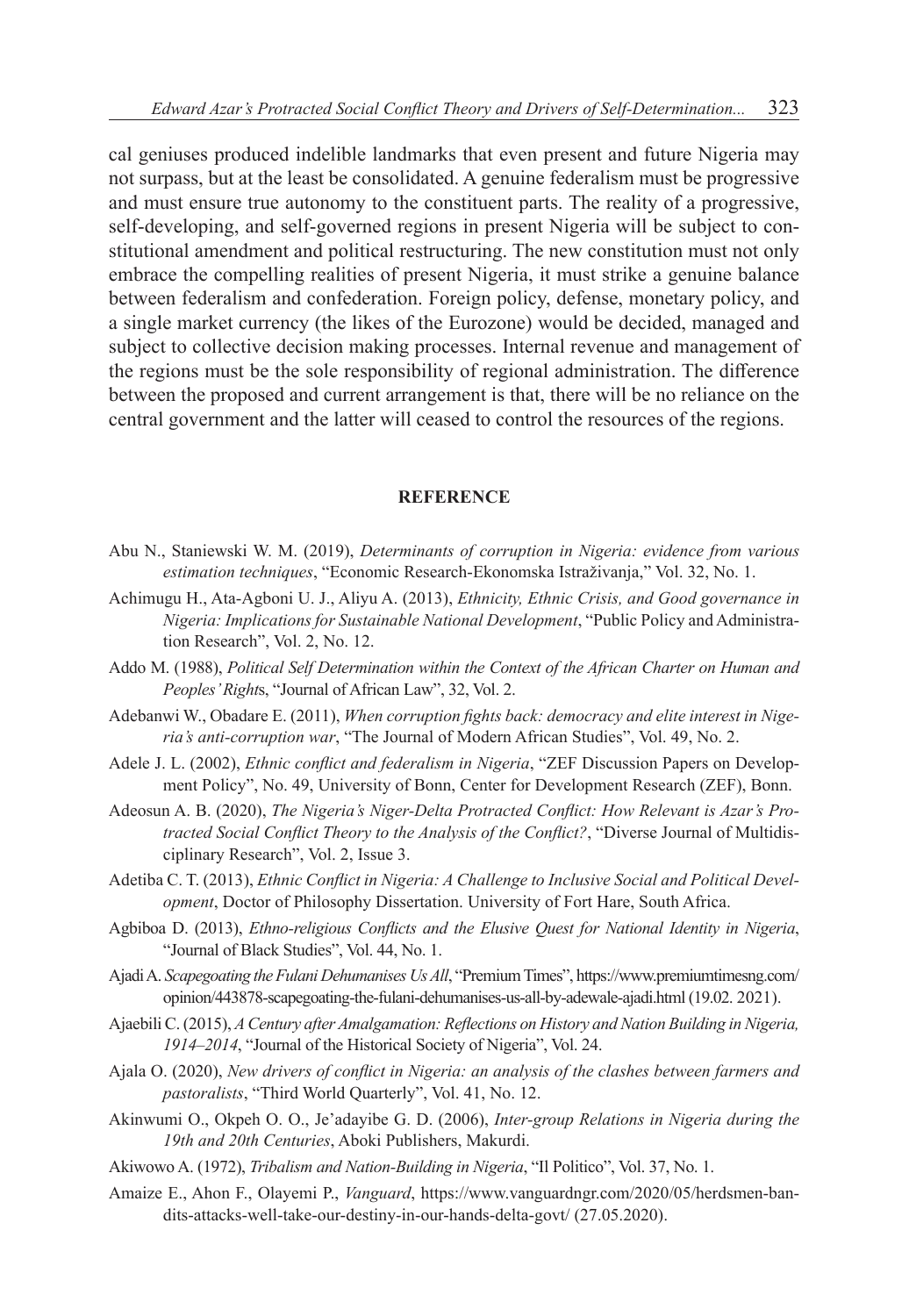- Anugwom E. E. (2000), *Ethnic Conflict and Democracy in Nigeria: The Marginalisation Question*, "Journal of Social Development in Africa", Vol. 15, No. 1.
- Archibong B. (2018), *Historical origins of persistent inequality in Nigeria inequality in Nigeria*, "Oxford Development Studies", Vol. 46, No. 3.
- Aro G., Ani K. (2017), *A Historical Review of Igbo Nationalism in the Nigerian Political Space*, "Journal of African Union Studies", Vol. 6, No. 2/3, DOI: 10.2307/26886164.
- Ayoade S. (2018), *Self-Governing Protectorate-Panacea to Yoruba Self Determination? A forensic Assessment of the Feasibility, Pros and Cons*, "Peer Research Journal of Forensics & General Sciences", Vol. 2, No. 4, ID.000143.
- Azar E. (1985), *Protracted International Conflicts: Ten Propositions*, "International Interactions", Vol. 12, No. 1.
- Azar E. (1990), *The Management of Protracted Social Conflict: Theory and Cases*, Elgar, Aldershot–Dartmouth.
- Badmus I. (2009), *Under Reconstruction: Ethnicity, Ethnic Nationalism, and the Future of the Nigerian State*, "Verfassung Und Recht in Übersee/Law and Politics in Africa, Asia and Latin America", Vol. 42, No. 2.
- Blanton R., Mason T., Athow B. (2001), *Colonial Style and Post-Colonial Ethnic Conflict in Africa*, "Journal of Peace Research", Vol. 38, No. 4.
- Burton J. (1987), *Resolving Deep-Rooted Conflict: A Handbook*, University Press of America, Lanham, MD.
- Campbell J. (2020), *Perceptions of Corruption in Nigeria Remain High, According to NGO*, "Council on Foreign Relations", https://www.cfr.org/blog/perceptions-corruption-nigeriaremain-high-according-ngo.
- Campbell J., *The Prospect of Local Policing Amid Security Breakdown in Nigeria*, "Council on Foreign Relations", https://www.cfr.org/blog/prospect-local-policing-amid-security-breakdown-nigeria (14.07.2020).
- Duruji M. M. (2008), *The Changing Context of Ethno-Nationalism in Nigeria*, "UNILAG Journal of Politics", Vol. 4.
- FAO (nd), *Nigeria at a glance*, http://www.fao.org/nigeria/fao-in-nigeria/nigeria-at-a-glance/en/.
- Fenske J., Zurimendi I. (2017), *Oil and Ethnic Inequality in Nigeria*, "Journal of Economic Growth", Vol. 22.
- Folarin S., *Nigeria is still struggling at 60. But hope is still alive*, "The Conversation", https://theconversation.com/nigeria-is-still-struggling-at-60-but-hope-is-still-alive-146943 (02.10.2020).
- Galtung J. (2009), *Theories of Conflict: Definitions, Dimension, Negations, Formation*, Transcend University Press, Oslo.
- Gilbert L. D. (2013), *Revisiting Ethno-Nationalism in the Niger Delta of Nigeria: An Interrogation of its Achievements and Prospects*, "International Affairs and Global Strategy", Vol. 16.
- Hawkes A., *Cocoa prices rise after Ivory Coast election turmoil*, "The Guardian", https://www.theguardian.com/world/2010/dec/22/cocoa-prices-rise-ivory-coast (22.12.2010).
- Hendrix S. (2016), *Combating Terrorism and Violent Extremism in Nigeria: Defining a New Approach to Winning Modern Jihadist Conflict*, "The International Lawyer", Vol. 49, No. 3, DOI: 10.2307/26415586.
- Hugh M., Ramsbotham O., Woodhouse T. (2000), *Contemporary Conflict Resolution: The prevention, management and transformation of deadly conflicts*, Polity Press, Cambridge.
- Human Rights Watch (2003), *From Self-Determination Group to Vigilantism*, https://www.hrw.org/ reports/2003/nigeria0203/nigeriaopc0203-02.htm.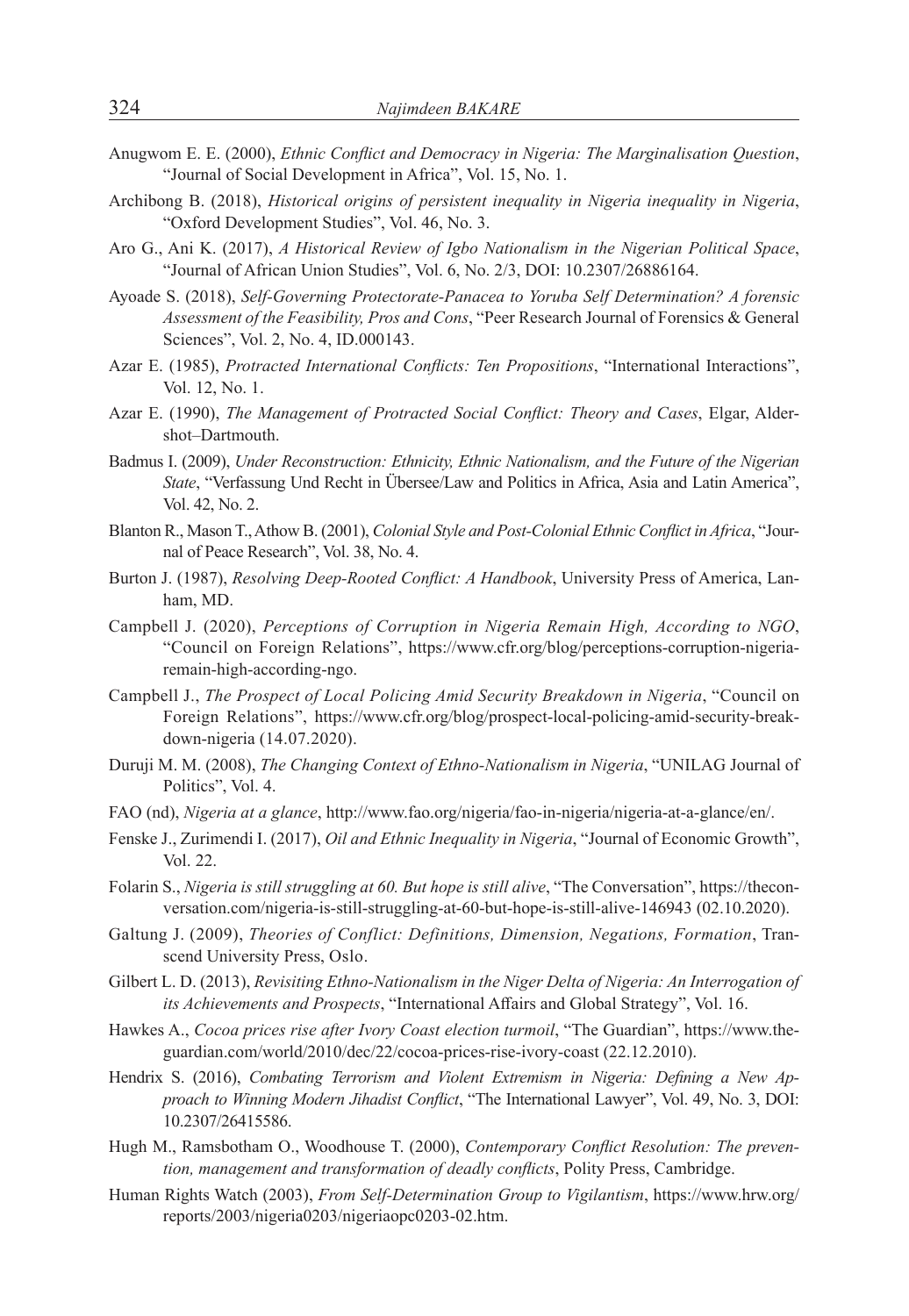- Husted F. T., Blanchard P. L. (2020), *Nigeria: Current Issues and U.S. Policy*, "Congressional Research Service", https://fas.org/sgp/crs/row/RL33964.pdf.
- Ibrahim J. (1999), *Political Transition, Ethnoregionalism, and the "Power Shift" Debate in Nigeria*, "Issue: A Journal of Opinion", Vol. 27, No. 1.
- Islam M. (1985), *Secessionist Self-Determination: Some Lessons from Katanga, Biafra and Bangladesh*, "Journal of Peace Research", Vol. 22, No. 3.
- Jayaraj D., Subramanian S. (2006), *Horizontal and Vertical Inequality: Some Interconnections and Indicators*, "Social Indicators Research", Vol. 75, No. 1.
- Joan N. G., Tierney K. (1982), *Relative Deprivation and Social Movements: A Critical Look at Twenty Years of Theory and Research*, "The Sociological Quarterly", Vol. 23, No. 1.
- Johnson I. (2017), *The Church and Politics in the Niger Delta*, "Journal of the Historical Society of Nigeria", Vol. 26.
- Kamanu O. (1974), *Secession and the Right of Self-Determination: An O.A.U. Dilemma*, "The Journal of Modern African Studies", Vol. 12, No. 3.
- Kriesberg L., Northrup T., Thorson S. (eds.) (1989), *Intractable Conflicts and Their Transformation*, Syracuse University Press, Syracuse, NY.
- Lawan M. (2011), *Law and Development in Nigeria: A Need for Activism*, "Journal of African Law", Vol. 55, No. 1.
- Madueke K. L. (2019), *The Emergence and Development of Ethnic Strongholds and Frontiers of Collective Violence in Jos, Nigeria*, "African Studies Review", Vol. 62, No. 4.
- Mustapha A. R. (2005), *Ethnic Structure, Inequality and Governance of the Public Sector in Nigeria*, "CRISE" Working Paper No. 18, https://assets.publishing.service.gov.uk/ media/57a08c97ed915d3cfd0014aa/wp18.pdf.
- Mustapha M. (2010), *Corruption in Nigeria: conceptual & empirical notes*, "Information, Society and Justice", Vol. 3, No. 2.
- Mwakikagile G. (2001), *Ethnic Politics in Kenya and Nigeria*, Nova Science Publishers, Huntington, N.Y.
- Naidoo P., *Nigeria Tops South Africa as the Continent's Biggest Economy*, "Bloomberg", https://www. bloomberg.com/news/articles/2020-03-03/nigeria-now-tops-south-africa-as-the-continent-sbiggest-economy (03.03.2020).
- *Nigeria oil & gas market – growth, trends, covid-19 impact, and forecasts (2021–2026)*, "Mordor Intelligence", https://www.mordorintelligence.com/industry-reports/nigeria-oil-and-gasmarket.
- *Nigeria: Army to enforce 'law and order' as protests escalate*, "Aljazeera", https://www.aljazeera. com/news/2020/10/15/why-do-women-in-italy-find-their-name-on-grave (15.10.2020).
- Nixon C. (1972), *Self-Determination: The Nigeria/Biafra Case*, "World Politics", Vol. 24, No. 4, DOI: 10.2307/2010453.
- Ojukwu C., Shopeju J. O. (2010), *Elite corruption and the culture of primitive accumulation in 21st century Nigeria*, "International Journal of Peace and Development Studies", Vol. 1, No. 2.
- Okonjo-Iweala N. (2009), *Africa's Growth and Resilience in a Volatile World*, "Journal of International Affairs", Vol. 62, No. 2.
- Olaniyan A., Yahaya A. (2016), *Cows, Bandits, and Violent Conflicts: Understanding Cattle Rustling in Northern Nigeria*, "Africa Spectrum", Vol. 51, No. 3.
- Olasupo O., Oladeji I. O., Ijeoma E. O. C. (2017), *Nationalism and Nationalist Agitation in Africa: the Nigerian Trajectory*, "The Review of Black Political Economy", Vol. 44, https://doi. org/10.1007/s12114-017-9257-x.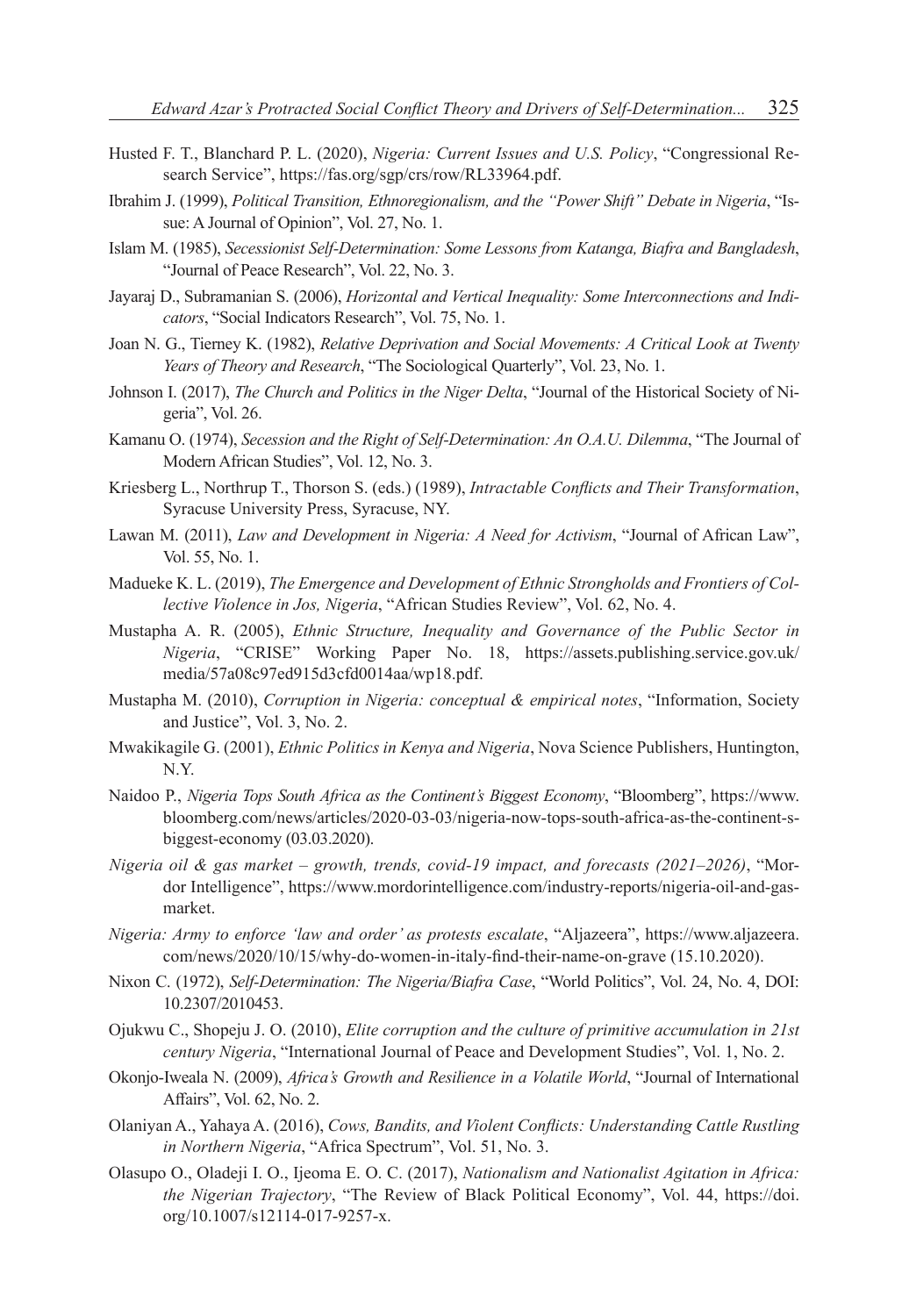- Olumide S., *Rumblings of discontent and demand for Oodua republic*, "The Guardian", https://guardian.ng/politics/rumblings-of-discontent-and-demand-for-oodua-republic/ (20.09.2020).
- Onuoha G. (2013), *Cultural interfaces of self-determination and the rise of the neo-Biafran movement in Nigeria*, "Review of African Political Economy", Vol. 40, No. 137.
- Orji I. E. (2001), *Issues on Ethnicity and Governance in Nigeria: A Universal Human Rights Perspective*, "Fordham International Law Journal", Vol. 25, No. 2.
- Osaghae E. (1996), *Human Rights and Ethnic Conflict Management: The Case of Nigeria*, "Journal of Peace Research", Vol. 33, No. 2.
- Osaghae E. (1999), *Exiting From the State in Nigeria*, "African Journal of Political Science/Revue Africaine De Science Politique", Vol. 4, No. 1.
- Osinubi T. S., Osinubi S. O. (2018), *Ethnic Conflicts in Contemporary Africa: The Nigerian Experience*, "Journal of Social Sciences", Vol. 12, No. 2.
- Osoba S. (1996), *Corruption in Nigeria: Historical Perspectives*, "Review of African Political Economy", Vol. 69.
- Oyeleke S., *Herdsmen: Some persons, groups desperate to incite ethnic violence DSS*, "Punch", https://punchng.com/herdsmen-some-persons-groups-desperate-to-incite-ethnic-violencedss/ (03.02.2021).
- Oyeranmi S. (2011), *The Colonial Background to the Problem of Ethnicity in Nigeria: 1914–1960*, "Journal of History and Diplomatic Studies", Vol. 8.
- Panter-Brick S. (1968), *The Right to Self-Determination: Its Application to Nigeria*, "International Affairs", Vol. 44, No. 2, DOI: 10.2307/2613122.
- Ramsbotham O. (2005), *The Analysis of Protracted Social Conflict: A Tribute to Edward Azar*, "Review of International Studies", Vol. 3, No. 1.
- Saliu A. H. (2005), *Nigeria under Democratic Rule, 1999–2003*, Vol. 2, University Press PLC, Ibadan.
- Sango T. J. (2009), *Managing protracted social conflict in Nigeria: The role and relevance of traditional institutions of governance*, in: *The 3rd Annual International Conference of Nigerian Students (ICONS) 2009, 4th-5th April 2009*, Hull University, Hull.
- Schulze M., Krätschmer-Hahn R. (2014), *Relative Deprivation Theory*, in: *Encyclopedia of Quality of Life and Well-Being Research*, (ed.) A. C. Michalos, Springer, Dordrecht, https://doi. org/10.1007/978-94-007-0753-5\_2457.
- Smith J. H., Pettigrew F. T., Pippin M. G., Bialosiewicz S. (2012), *Relative Deprivation: A Theoretical and Meta-Analytic Review*, "Personality and Social Psychology Review", Vol. 16, No. 3.
- Suberu T. R. (2001), *Federalism and Ethnic Conflict in Nigeria*, United States Institute for Peace, Washington, D.C.
- Sunday Igboho: *'Put law to ban north to south cattle grazing', Kano governor Abdullahi Ganduje tell Nigeria goment*, "BBC", https://www.bbc.com/pidgin/tori-55879866 (31.01.2021).
- Taormina R., Gao J. (2013), *Maslow and the Motivation Hierarchy: Measuring Satisfaction of the Needs*, "The American Journal of Psychology", Vol. 126, No. 2, DOI: 10.5406/amerjpsyc.126.2.0155.
- The World Bank, *Population, total – Nigeria*, https://data.worldbank.org/indicator/SP.POP. TOTL?locations=NG.
- Uduma O. U. (2013), *The challenges of ethnonationalism for the Nigerian State*, "Journal of African Studies and Development", Vol. 5, No. 3.
- Ujumadu V., Agbo D., *Herdsmen: 'Buhari's silence dangerous*, "Vanguard", https://www.vanguardngr.com/2021/02/herdsmen-buharis-silence-dangerous/ (16.02.2021).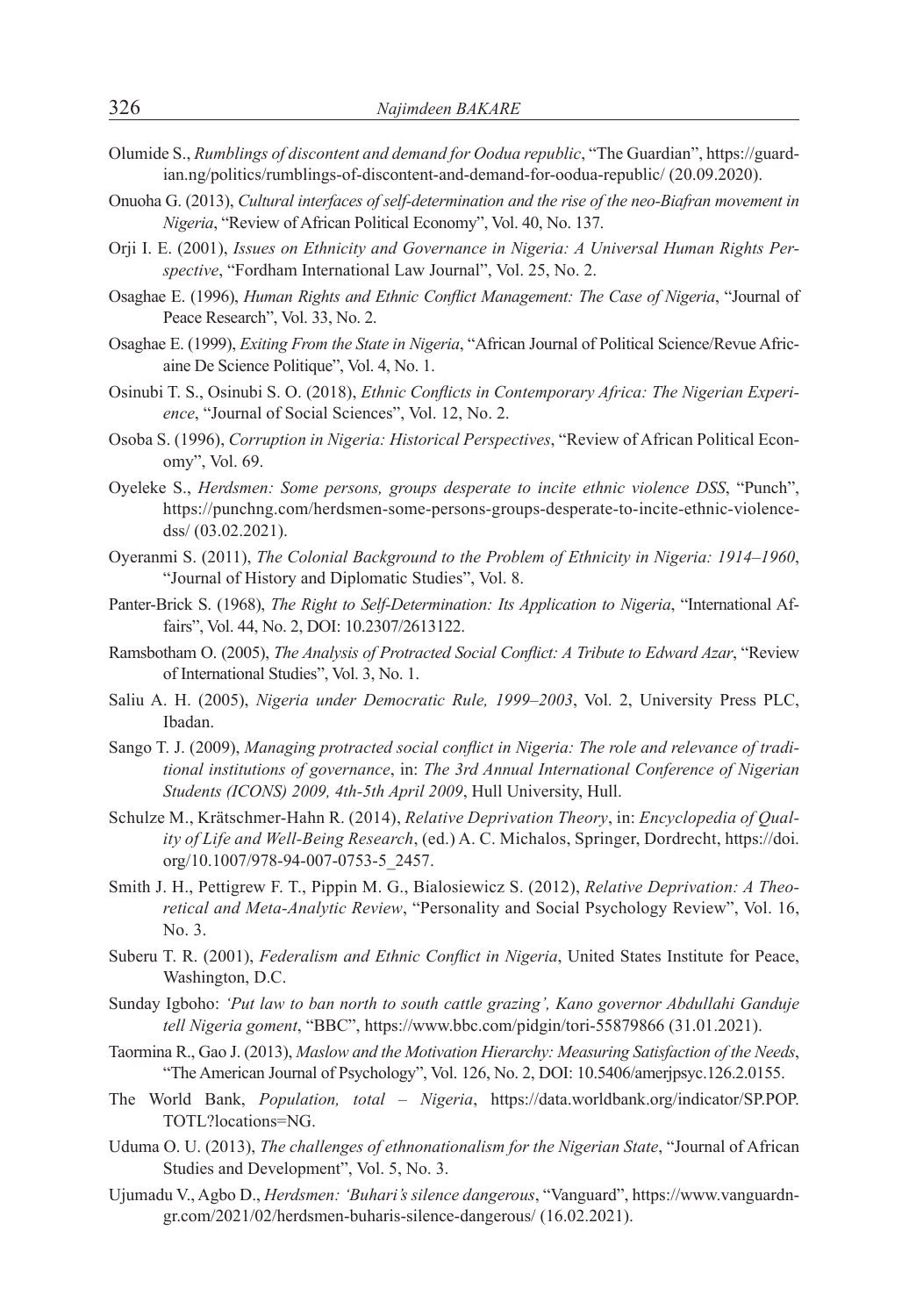- Ukiwo U. (2008), *Horizontal Inequalities and Ethnic Violence: Evidence from Calabar and Warri, Nigeria*, in: *Horizontal Inequalities and Conflict. Conflict, Inequality and Ethnicity*, (ed.) F. Stewart, Palgrave Macmillan, London, https://doi.org/10.1057/9780230582729\_9.
- *VC urges youths not to lose hope, says a better Nigeria will evolve*, "Guardian", https://guardian. ng/news/vc-urges-youths-not-to-lose-hope-says-a-better-nigeria-will-evolve/ (21.02. 2020).
- Vickers M. (2001), *Ethnicity and Sub-Nationalism in Nigeria: Movement for a Mid-West State*, WorldView Publishing, Oxford.
- Wani A., Suwirta A. (2013), *Ethnic Conflict in Nigeria: A Need for True Federalism peaceful and prosperous in Nigeria*, "International Journal for Historical Studies", Vol. 5, No. 1.
- Welch C. (1995), *The Ogoni and Self-Determination: Increasing Violence in Nigeria*, "The Journal of Modern African Studies", Vol. 33, No. 4.
- Whelan A. (1992), *Self-Determination and Decolonisation: Foundations for the Future*, "Irish Studies in International Affairs", Vol. 3, No. 4.

# **ABSTRACT**

Soon after attaining independence on October 1, 1960, the newly created nation-state – Nigeria had to wrestle with post-independent political realities. These combined with the legacies of colonial rule, and the prevalence of ethno-religious politics, led the country into civil war in 1967. Since 1960, Nigeria has experimented with different forms of government and achieved some degree of economic growth but is still plagued by the agitation of self-determination in the form of secessionist campaigns, be it the Biafra or the Oduduwa and Movement for the Emancipation of the Niger Delta (MEND). To place the discussion in perspective, the paper reviews the existing literature on the subject and also discusses Edward Azar's protracted social conflict (PSC) theory as the theoretical base. Upon laying the theoretical foundation, the paper situates and evaluates the agitation for self-determination in Nigeria in the light of PSC. Lastly, the paper concludes that instead of seeking self-determination or territorial disintegration, the polity of Nigeria should historically revert to the practice of congenial and connected regionalism.

**Keywords:** Edward Azar's Protracted Social Conflict Theory, self-determination, communal identity, deprivation of communal needs, governance quality and state

# **PRZEWLEKŁA TEORIA KONFLIKTU SPOŁECZNEGO I CZYNNIKI SAMOOKREŚLENIA EDWARDA AZARA: PRZYPADEK NIGERII**

#### **STRESZCZENIE**

Niebawem po tym jak Nigeria uzyskała niepodległość, 1.10.1960 r., państwo to musiało zmierzyć się z nowymi realiami, potęgowanymi kolonialną przeszłością oraz sporami pomiędzy licznymi mniejszościami religijno-etnicznymi. Efektem była m.in. wojna domowa, która wybuchła w 1967 r. Od samych początków swej państwowości Nigeria eksperymentowała z różnymi formami rządów, którym udało się wprowadzić kraj na tory umiarkowanego rozwoju ekonomicznego. Niestety państwo to wciąż zmaga się z ruchami separatystycznymi nawołującymi do secesji poszczególnych prowincji państwa, np. Biafra, Oduduwa, czy Ruch na rzecz wyzwolenia delty Nigru. Artykuł ten ma na celu m.in. omówienie literatury przedmiotu oraz analizę wspomnianych ruchów separatystycznych ze szczególnym uwzględnieniem ich działal